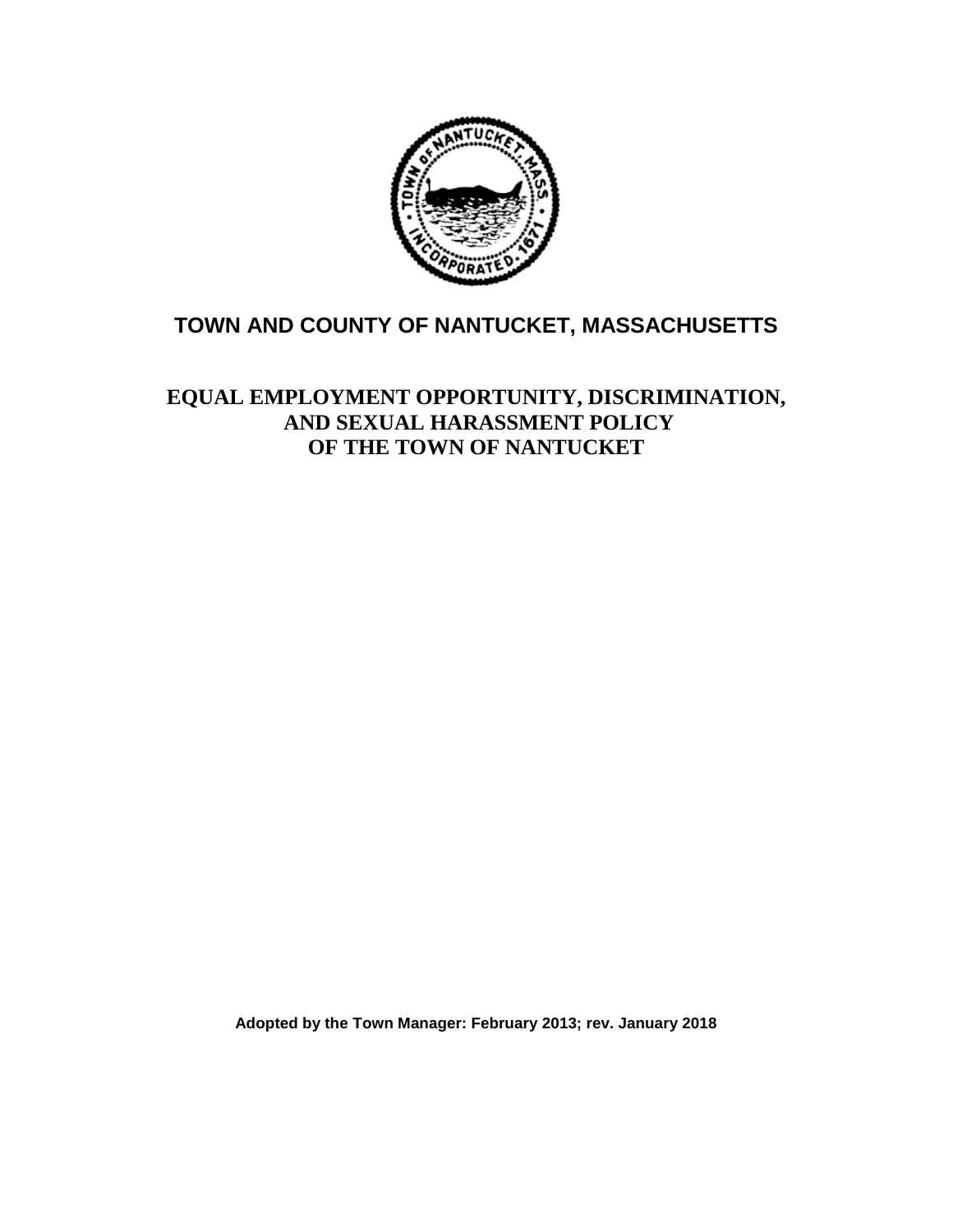## **I. Introduction**

It is the policy of the Town of Nantucket ("the Town") to promote a professional and productive workplace in which all employees are treated with dignity and respect. Employees are expected to act in a positive manner and contribute to a productive work environment that is free from harassing or disruptive activity. Discrimination (including harassment), whether based upon race, color, gender, national origin, religion, ancestry, age, sexual orientation, gender identity, pregnancy or pregnancy-related conditions, disability, parental leave, genetic information, active military status, veteran status, or another basis prohibited under state or federal anti-discrimination statutes, will not be tolerated. To achieve our goal of providing a workplace free from discrimination, we will implement the procedure described below to address any potential inappropriate conduct.

This policy applies to all employment practices and employment programs sponsored by the Town. This policy shall apply, but not be limited to, the areas of:

- Recruitment,
- Selection.
- Compensation and benefits,
- Professional development and training,
- Reasonable accommodation for disabilities or religious practices,
- Promotion,
- Transfer,
- Termination,
- Layoff, and
- Other terms and conditions of employment.

This policy may apply to discrimination (including harassment) that occurs between co-workers that takes place outside the workplace (including, but not limited to, online conduct or conduct utilizing the internet or other electronic media). When the conduct complained of occurs outside of the workplace, the Town may consider the following and other factors in assessing whether the conduct constitutes conduct in violation of this policy:

- whether the event at which the conduct occurred is linked to the workplace in any way, such as at a Town-sponsored function;
- whether the conduct occurred during work hours;
- the severity of the alleged outside-of-work conduct;
- the work relationship of the complainant and alleged harasser, which includes whether the alleged harasser is a supervisor and whether the alleged harasser and complainant come into contact with one another on the job;
- whether the conduct adversely affected the terms and conditions of the complainant's employment or impacted the complainant's work environment.

Because the Town takes allegations of unlawful discrimination and harassment seriously, we will respond promptly to complaints and where it is determined that such inappropriate conduct has occurred, we will act promptly to eliminate the conduct and impose such corrective action as is necessary, including disciplinary action where appropriate.

Please note that while this policy sets forth our goals of promoting a workplace that is free of discrimination and harassment, **the policy is not designed or intended to limit our authority to discipline or take remedial action for workplace conduct which we deem unacceptable, regardless of whether that conduct satisfies the legal definitions of discrimination or harassment.**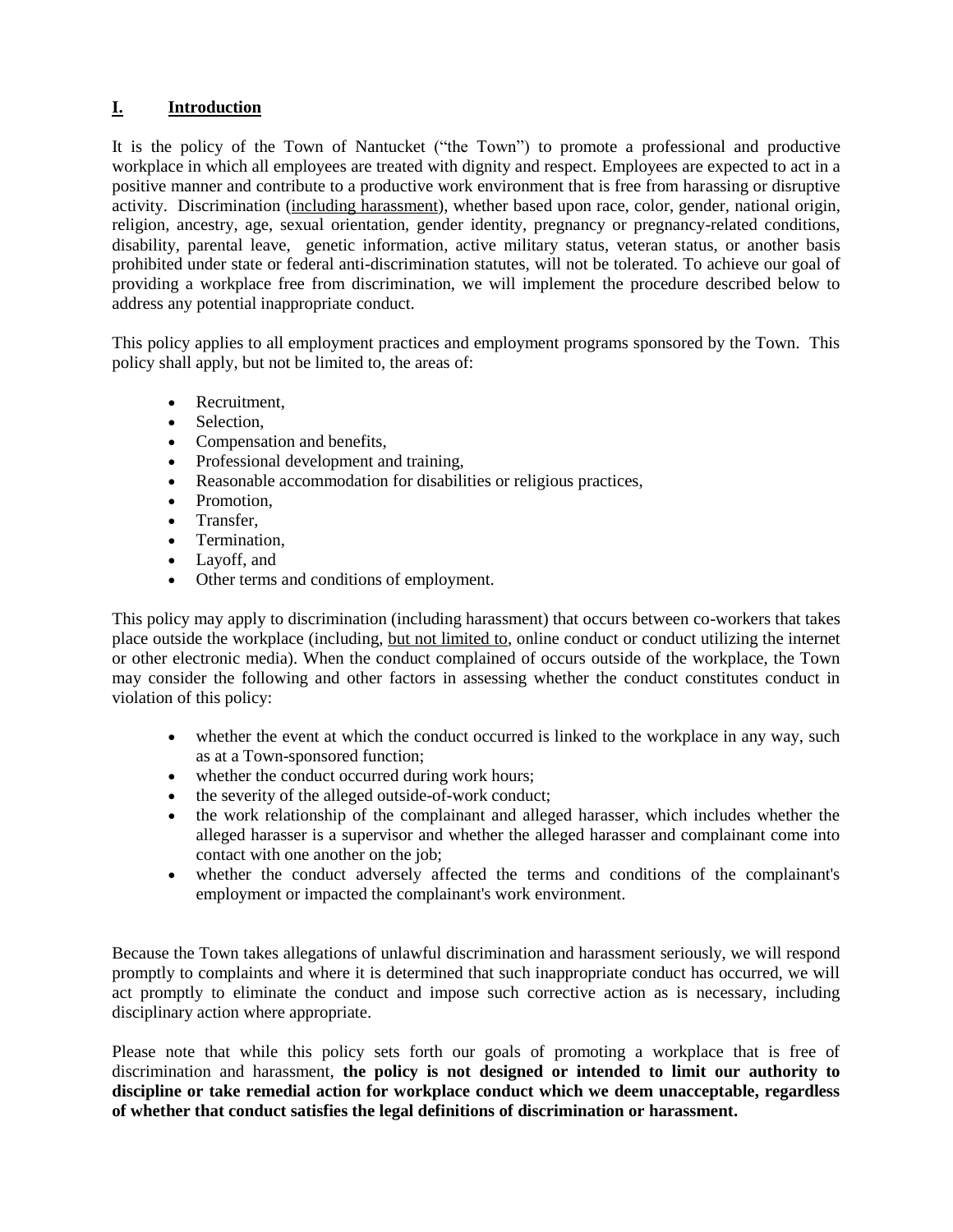#### **II. Examples of Prohibited Discriminatory Behaviors**

It is not possible to list all the circumstances that may constitute discrimination in violation of this policy. Discrimination may take many forms, including both verbal and nonverbal behaviors. Prohibited behavior includes, but is not limited to, the following behaviors connected to someone's membership in one or more groups protected by law as noted in the first paragraph above: slurs or other derogatory comments; sharing demeaning pictures, cartoons, or jokes; demeaning gestures, and; any conduct constituting sexual harassment.

#### **III. Definition of Sexual Harassment**

In Massachusetts, the legal definition for sexual harassment is this:

"Sexual harassment" means sexual advances, requests for sexual favors, and verbal or physical conduct of a sexual nature when:

 (a) submission to or rejection of such advances, requests or conduct is made either explicitly or implicitly a term or condition of employment or as a basis for employment decisions; or,

 (b) such advances, requests or conduct have the purpose or effect of unreasonably interfering with an individual's work performance by creating an intimidating, hostile, humiliating or sexually offensive work environment.

Under these definitions, direct or implied requests by a supervisor for sexual favors in exchange for actual or promised job benefits such as favorable reviews, salary increases, promotions, increased benefits, or continued employment constitutes sexual harassment.

The legal definition of sexual harassment is broad and in addition to the above examples, other sexually oriented conduct, whether it is intended or not, that is unwelcome and has the effect of creating a work place environment that is hostile, offensive, intimidating, or humiliating to male or female workers may also constitute sexual harassment. The victim or complainant as well as the harasser may be male or female. The victim or complainant does not have to be of the opposite sex. The complainant does not have to be a person directly harassed, but may be someone affected by the offensive conduct.

While it is not possible to list all those additional circumstances that may constitute sexual harassment, the following are some examples of conduct, which if unwelcome, may constitute sexual harassment depending upon the totality of the circumstances including the severity of the conduct and its pervasiveness:

- Unwelcome sexual advances whether they involve physical touching or not;
- Sexual epithets, jokes, written or oral references to sexual conduct, gossip regarding one's sex life; comment on an individual's body, comment about an individual's sexual activity, deficiencies, or prowess;
- Displaying sexually suggestive objects, pictures, cartoons;
- Unwelcome leering, whistling, brushing against the body, sexual gestures, suggestive or insulting comments;
- Inquiries into one's sexual experiences, and;
- Discussion of one's sexual activities.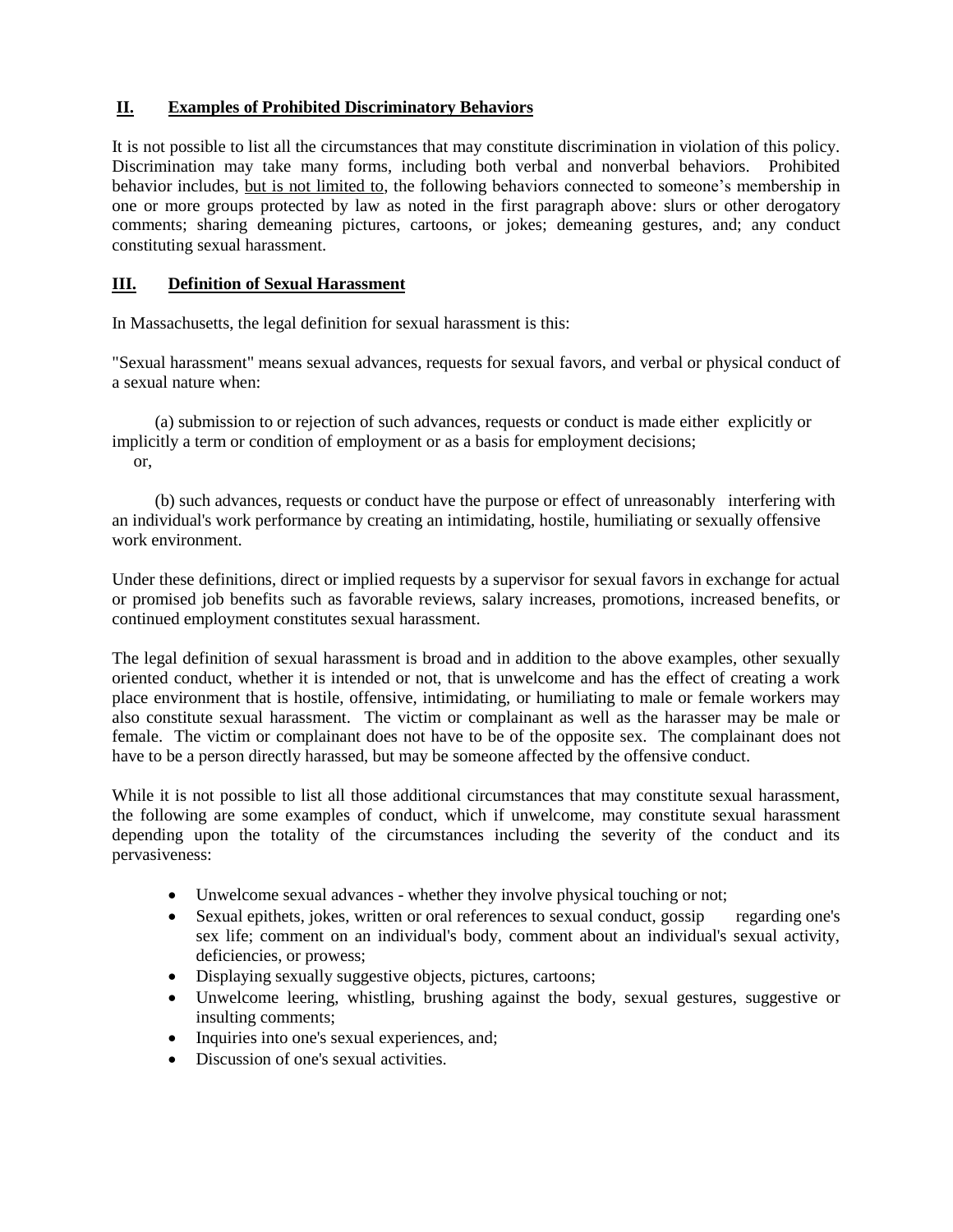Special care should be taken with respect to one's conduct and comments in the presence of minors. As a general rule, all conduct or comments of a sexual nature in the presence of minors shall be considered a violation of this policy, whether or not such conduct or comments are unwelcome. (This is not intended to preclude appropriate educational discussions if these are within the scope of your employment and are undertaken as part of an approved curriculum.)

All employees should take special note that, as stated below, retaliation against an individual who has complained about sexual harassment, and retaliation against individuals for cooperating with an investigation of a sexual harassment complaint is unlawful and will not be tolerated by the Town.

### **IV. Complaints of Sexual Harassment**

If any of our employees believes that they have been subjected to sexual harassment, it is our policy to provide the employee with the right to file a complaint with our organization. This may be done in writing or orally.

If you would like to file a complaint you may do so by contacting the Human Resources Director at (508) 228-7200 x7308. If you prefer, you may file your complaint with the Assistant Town Manager at (508) 228-7200 x7307. These persons are also available to discuss any concerns you may have and to provide information to you about this policy and our complaint process.

## **V. Sexual Harassment Investigation**

When we receive the complaint, we will promptly investigate the allegation in a fair and expeditious manner. The investigation will be conducted in such a way as to maintain confidentiality to the extent practicable under the circumstances. Our investigation will include a private interview with the person filing the complaint and with witnesses. We will also interview the person alleged to have committed sexual harassment. When we have completed our investigation, we will, to the extent appropriate inform the person filing the complaint and the person alleged to have committed the conduct of the results of that investigation.

If it is determined that inappropriate conduct has occurred, we will act promptly to eliminate the offending conduct, and where appropriate we will also impose disciplinary action.

Given the sensitive nature of complaints of discrimination and/or harassment, all parties and witnesses in a complaint, as well as Department Heads, supervisors, etc. who are aware of a complaint or investigation thereof, are strongly encouraged to maintain this information as confidential, so as not to negatively impact an investigation. All employees are reminded of the provisions of G.L. c. 268A, §23(c)(2), which prohibit a municipal employee or official from improperly disclosing information that is protected from disclosure under the public records law, and acquired by an employee or official in the course of official duties. Section 23 also prohibits a municipal employee or official from using such information to further the employee's/official's personal interest. Violations of the prohibitions of Section 23 may lead to disciplinary action, up to and including termination.

#### **VI. Complaints Concerning Other Forms of Discrimination and/or Harassment**

Complaints alleging forms of discrimination and/or harassment, other than sexual harassment, will be processed in accordance with Sections IV and V, above.

#### **VII. Retaliation**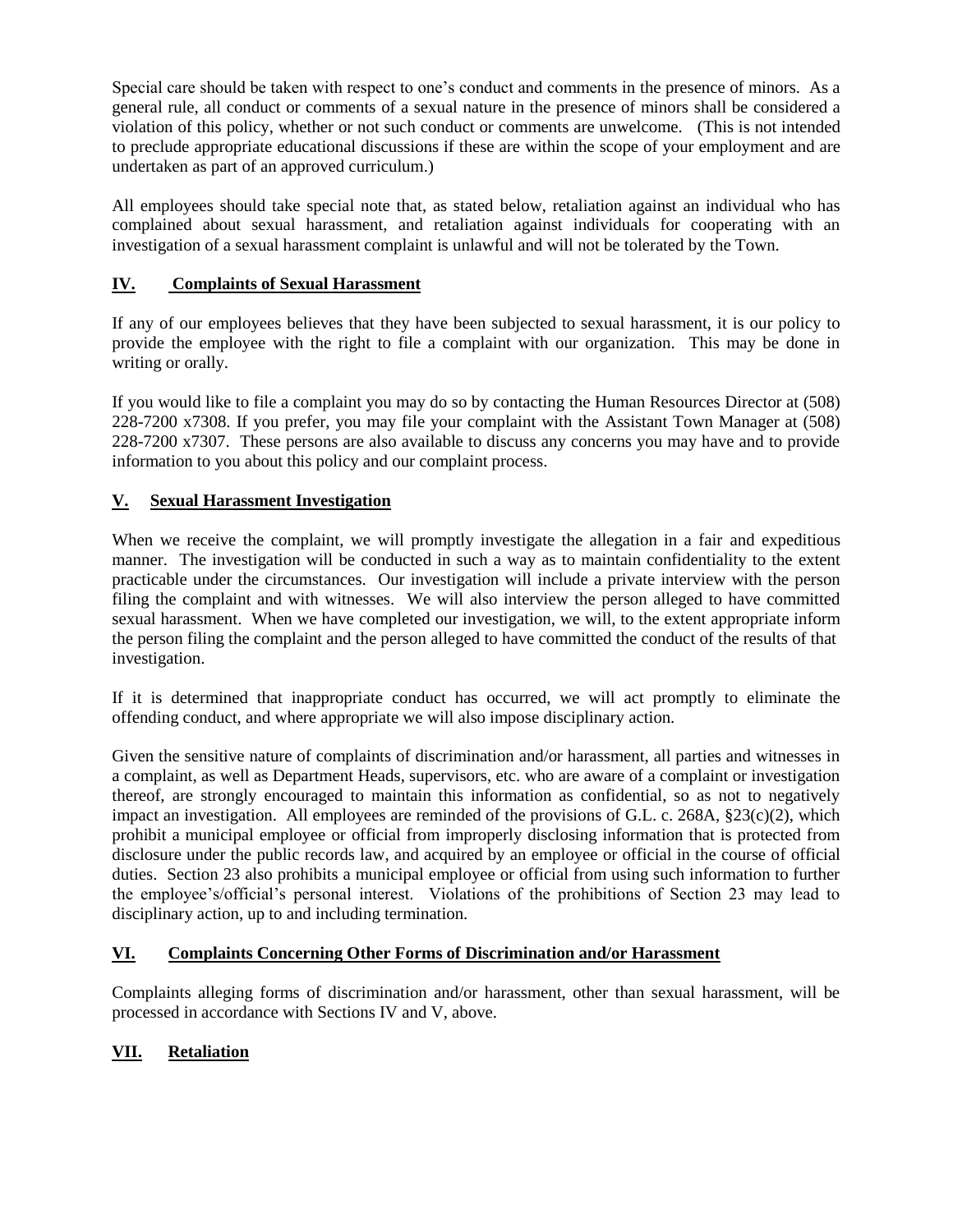Any retaliation against an individual who has formally or informally complained about discrimination (including harassment), or has cooperated with an investigation of a discrimination complaint, is prohibited.

Retaliation can be overt or subtle. Retaliation may include, but is not limited to, treating a complainant or witness differently, more harshly or in a hostile manner; physical interference with movement such as blocking a path; derogatory comments or action which would tend to have a chilling effect on other complainants; sudden investigations of the complainant's private life, or; sudden strict enforcement of work rules. Retaliation in any form will not be tolerated.

#### **VIII. Disciplinary Action**

If it is determined that discrimination, harassment, retaliation, or other inappropriate conduct has been committed by one of our employees, the Town will take such action as is appropriate under the circumstances. Such actions may include: counseling, informal or formal reprimands, written or verbal warnings, suspension, reduction in pay, reduction in duties, transfers, and other formal sanctions, **up to and including termination of employment.**

### **IX. State and Federal Remedies**

In addition to the above, if you believe you have been subjected to unlawful discrimination and/or harassment, you may file a formal complaint with either or both of the government agencies set forth below. Using our complaint process does not prohibit you from filing a complaint with these agencies. Each of the agencies has a short time period for filing a claim ( $EEOC - 300 \text{ days}$ ;  $MCAD - 300 \text{ days}$ ).

#### 1. **The United States Equal Employment Opportunity Commission**

John F. Kennedy Federal Building 475 Government Center Boston, MA 02203 Phone: (800) 669-4000 TTY: (800) 669-6820

#### 2. **The Massachusetts Commission Against Discrimination**

| <b>Boston Office</b><br>One Ashburton Place<br>Sixth Floor, Room 601<br><b>Boston, MA 02108</b><br>Phone: 617-994-6000<br>TTY: 617-994-6196    | <b>Springfield Office</b><br>436 Dwight Street<br>Second Floor, Room 220<br>Springfield, MA 01103<br>$(413)$ 739-2145        |
|------------------------------------------------------------------------------------------------------------------------------------------------|------------------------------------------------------------------------------------------------------------------------------|
| <b>Worcester Office</b><br>Worcester City Hall<br>455 Main Street, Room 100<br>Worcester, MA 01608<br>$(508)$ 799-8010<br>(508) 799-8490 - FAX | <b>New Bedford Office</b><br>800 Purchase St., Rm 501<br>New Bedford, MA 02740<br>$(508)$ 990-2390<br>$(508)$ 990-4260 - FAX |

## **X. Reasonable Accommodation**